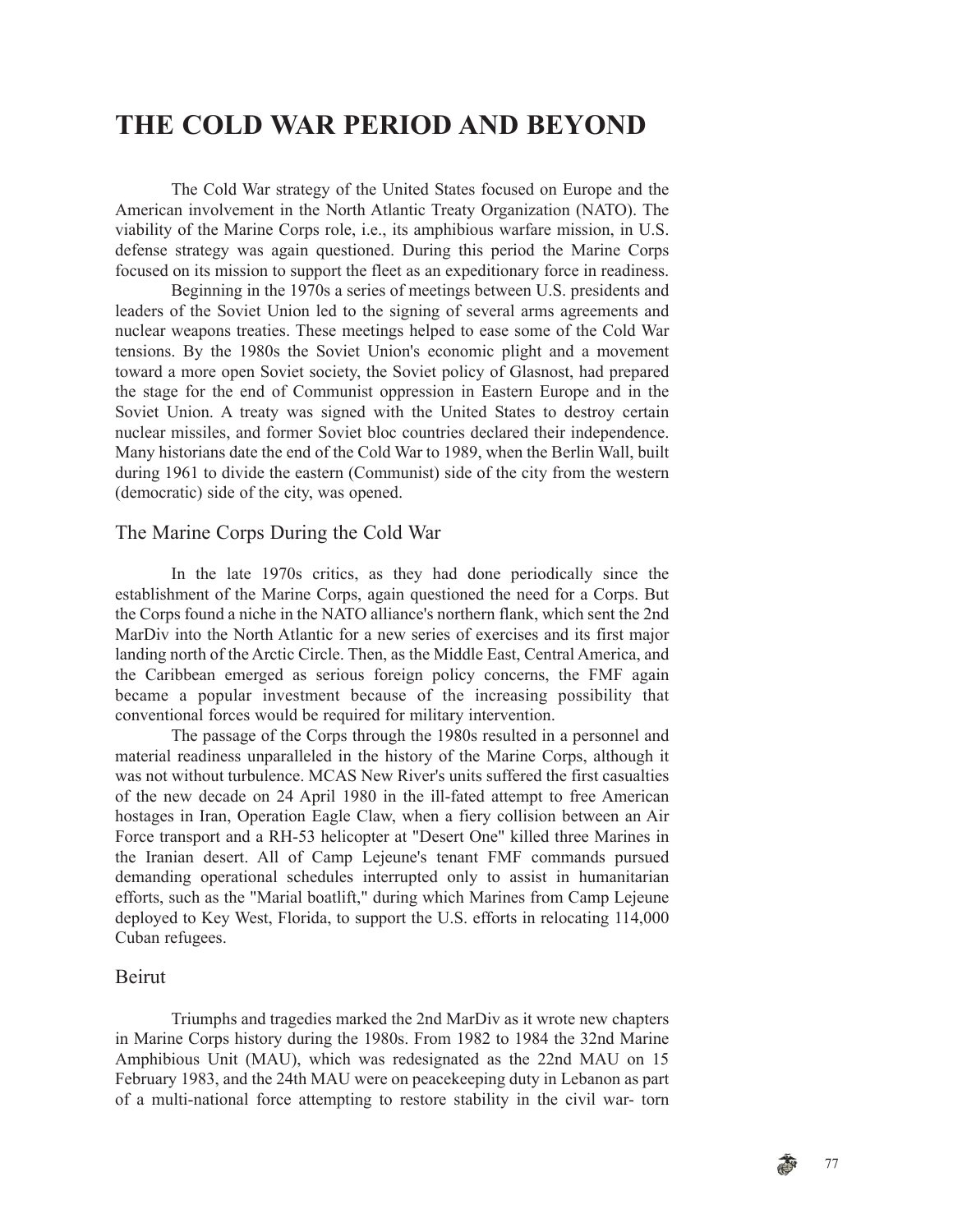country. While the 24th MAU (BLT 1/8) was ashore, a truck piloted by one of the warring factions and loaded with the equivalent of 12,000 pounds of high explosives destroyed the BLT headquarters at Beirut International Airport on 23 October 1983. The explosion killed 242, mostly Marines. More Marines died in that horrific explosion than on any other single day since D-Day or Iwo Jima.



Following the 1983 bombing of a barracks in Beirut that killed 273 Marines, President Ronald Reagan addressed Beirut Service members and families while attending a memorial service at Camp Lejeune for the fallen Marines.

> Camp Lejeune's Beirut Memorial is located at the intersection of NC 24 and Montford Landing Road.



The Beirut disaster solidified relations between the military and civilian communities at Camp Lejeune as had no other event since the arrival of the first Marines. President Ronald Reagan, the U.S. Secretaries of State and Defense, Commandant General Paul X. Kelley, and many other generals and dignitaries attended the solemn, nationally televised memorial service held at Camp Lejeune's riverside amphitheater behind the division headquarters, Building 2, the following month. Reagan's visit to the base was the first by a sitting president since John F. Kennedy's 1963 visit.

In 1984 the City of Jacksonville planted 270 Bradford pear trees along Lejeune Boulevard, to provide a living memorial to those who had perished in the Beirut explosion or subsequently died. To further honor the peacemakers, a permanent Beirut Memorial sponsored by Jacksonville citizens was begun in May 1986 on 4.5 acres of land donated by Camp Lejeune adjacent to Lejeune Boulevard at the entrance to Camp Johnson. This memorial, inscribed

with the 273 names, was dedicated 23 October 1986. On 22 October 1988 a sixfoot, five-inch statue of a Marine designed by Jacksonville native Abbe Godwin was added to the memorial.

### Grenada

Two days after the Beirut attack the 22nd MAU (BLT 2/8 and HMM-261), en route to Lebanon to relieve the 24th MAU, altered its course to participate in Operation Urgent Fury. The unit, along with the Army's 82nd Airborne Division, assaulted the Caribbean island nation of Grenada; the Marines expeditiously occupied the northern two-thirds of the island. The Marines' mission was to restore order after a Communist-inspired coup, to safeguard the lives of approximately 1,000 U.S. medical students there, and to preclude further Soviet intervention. Three trees were planted along Lejeune Boulevard as a memorial to the Marines killed in Grenada.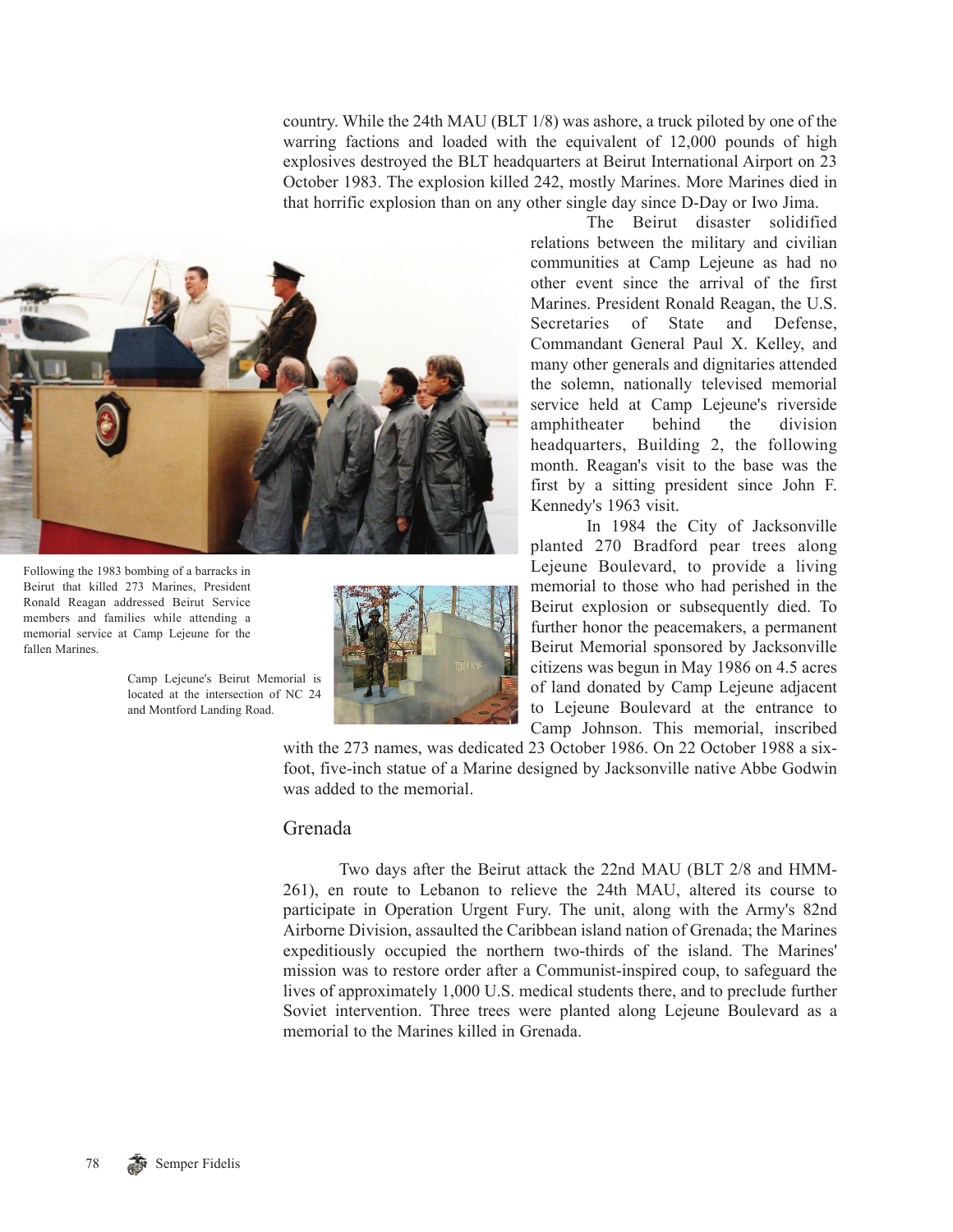#### Panama

Operation Just Cause, the armed intervention by the U.S. in Panama, executed 20 December 1989 to 31 January 1990, brought the 2nd MarDiv into combat for the last time during the 1980s. Companies K and I of the 3rd Battalion and 6th Marines, and Company D of the 2nd Light Armored Infantry (LAI) Battalion, participated as part of Marine Forces Panama in the restoration of the democratic process there and the capture of Panamanian dictator Manuel Noriega, who was wanted in the U.S. for drug trafficking. Company D's Corporal Garreth Isaak, posthumously awarded a Silver Star, was the only Corps fatality.

#### Cold War Reorganizations

During the Cold War many elements of the Marine Corps were reorganized or redesignated. Marine Corps Reservists, last activated during the Korean War to perform the essential task of augmenting the grossly understrength active-duty units, underwent a complete reorganization on 1 July 1962 when the OMCR was reformed into the 4th MarDiv/4th MAW Team. In 1979, as part of the Selected Marine Corps Reserve (SMCR), the reserve team received its only MAGTF CE (Command Element) and brigade headquarters when the Command Element, 2nd Marine Amphibious Brigade (MAB), was activated.

MAGTFs were originally designated as "expeditionary" but became "amphibious" at the onset of the Vietnam War in 1965 as a concession to colonial sensitivities. In 1988 this politically motivated revision was reversed by Commandant General Alfred M. Gray since "expeditionary" better represented the kinds of missions for which he wanted the Marine Corps to prepare. Hence MAUs once again became MEUs, and likewise with other "expeditionary" forces.

In April 1988 at Camp Lejeune, the 2nd MEB CE joined the 6th MEB CE and the II MEF Headquarters (Nucleus), which was later designated as the II MEF CE.

Other activations at Camp Lejeune during this period included the Special Operations Training Group (SOTG), initiated by General Gray in 1984 while serving as Commanding General, FMFLant. The SOTG operated from the former World War IIera cantonment site built for African-American Marines at the Rifle Range. SOTG's primary mission was and continues to be the training of MEUs for their Special Operations Capable (SOC) certification, giving them the capability to execute any one of 18 special missions, such as in-extremis hostage rescues, within six hours of alert. The 26th MEU was the first unit to earn the SOC designation. It deployed with the 6th Fleet on 15 August 1985.

The 2nd Surveillance, Reconnaissance and Intelligence Group (SRIG), a major command under II MEF containing two separate battalions and five additional companies, was activated in September

Marines train in amphibious assault vehicles (AAV7).

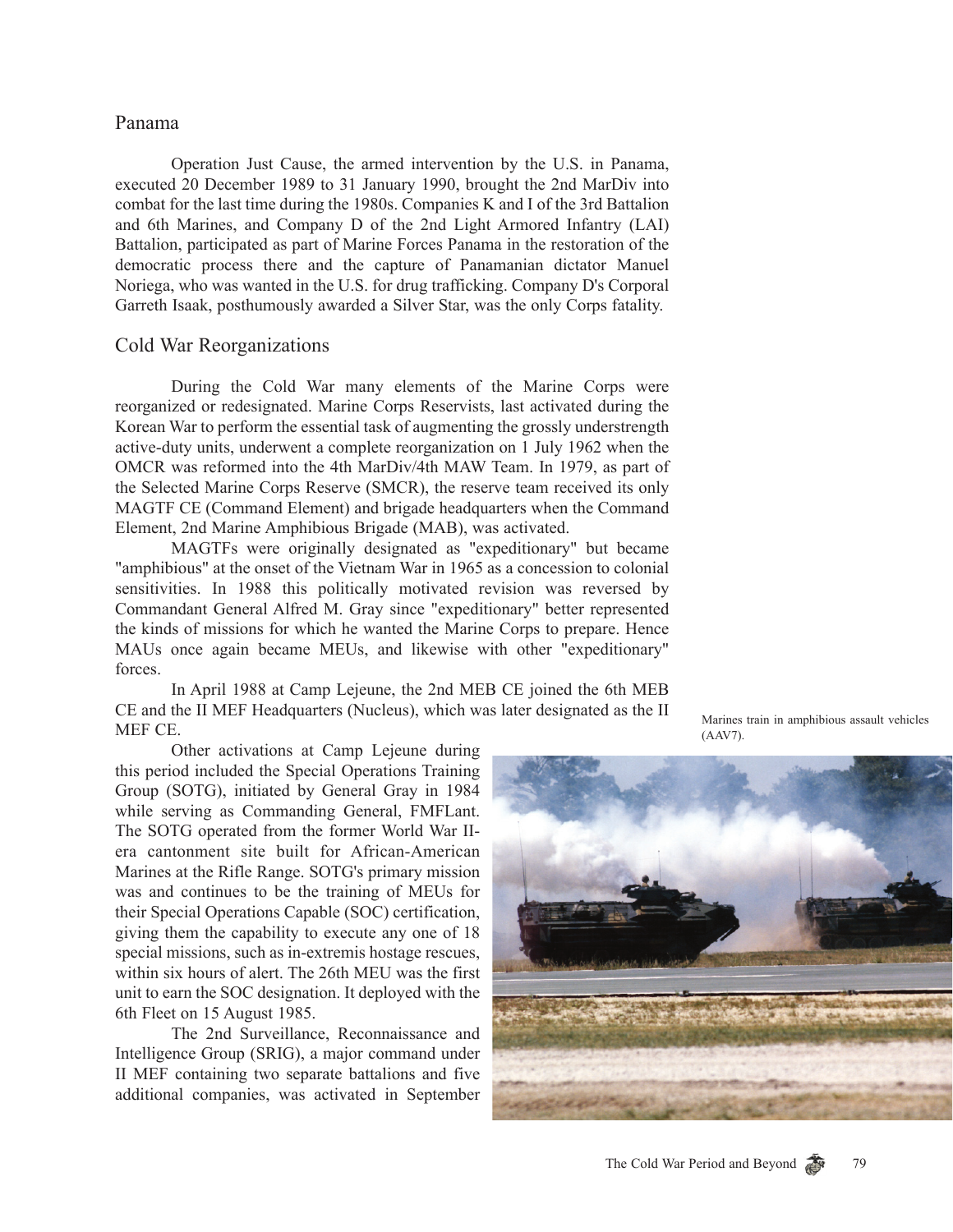1988 with the mission to provide command, control, communications, and the complete spectrum of intelligence support to MAGTFs. SRIG continued for almost a decade before it was deactivated.

Marine Corps Base's headquarters unit at Camp Lejeune, last identified as Headquarters Battalion in 1959, was reorganized and redesignated Headquarters and Service (H&S) Battalion again, then was redesignated as Headquarters Battalion again on 30 January 1980. At the same time Base Material Battalion inherited some of the headquarters functions of H&S Battalion and was designated as Support Battalion. The battalions combined on 12 May 1989 to form Headquarters and Support Battalion, the largest battalion in the Corps.

On 28 April 1987 the ITS at Camp Geiger, the former ITR, was placed under a common syllabus with its West Coast counterpart at Camp Pendleton and renamed the School of Infantry (SOI), East. This was not simply a name change, as the school had undergone significant evolution. Weapons training increased as a result of the new weaponry and structure of the infantry battalion (now reduced to three infantry companies), and there was an upgrade of training in individual and small-unit tactical skills.

On 15 February 1983 a new, \$51 million, 420,000-square-foot Naval Hospital facility providing 205 beds was opened at Camp Lejeune north of Brewster Boulevard on the Northeast Branch of the New River. Venerable old Building H-1, which had served as the base hospital since 1943, was converted to a headquarters facility and later named Julian C. Smith Hall.

By the end of the 1980s the strength of the SMCR stood at a healthy 44,000. Among the personnel, the number of Women Marines had tripled from 3,030 in 1976 to 9,057 in 1980, demonstrating their increased value to the Corps. At the same time the number of African- American officers was approaching 1,000. Camp Lejeune at that time supported a military population of 41,200, nearly one-fifth of the active-duty Marine Corps strength of 195,903. In addition, there were approximately 40,000 dependents, 5,000 civilian employees, and 28,000 military retirees in the area. By 1987 the Camp Lejeune community included 110,000 people, including all active-duty personnel, retired personnel, civilian personnel, and dependents. There were also 3,800 registered students and about 80,000 registered, privately owned vehicles. The direct and indirect contribution of Camp Lejeune to the local economy for that year amounted to \$803,501,000.

From 1981 to 1984 the Tarawa Terrace complex underwent a \$5 million facelift, which was followed in 1982 by a \$9.7 million renovation of Midway Park housing and, later, Paradise Point officers' quarters. The Midway Park units were completely rebuilt, upgraded, and refurbished at the cost of \$13,500 per unit; however, the original heart pine framing and flooring were retained. Fortysix new motel-style barracks were constructed during the 1980s at Courthouse Bay, French Creek, Hadnot Point, Montford Point, and the air station. These new facilities brought the total number of family housing units to 4,454, 232 barracks, and 19 BOQs. At the end of the 1980s Camp Lejeune contained 7,662 buildings and structures.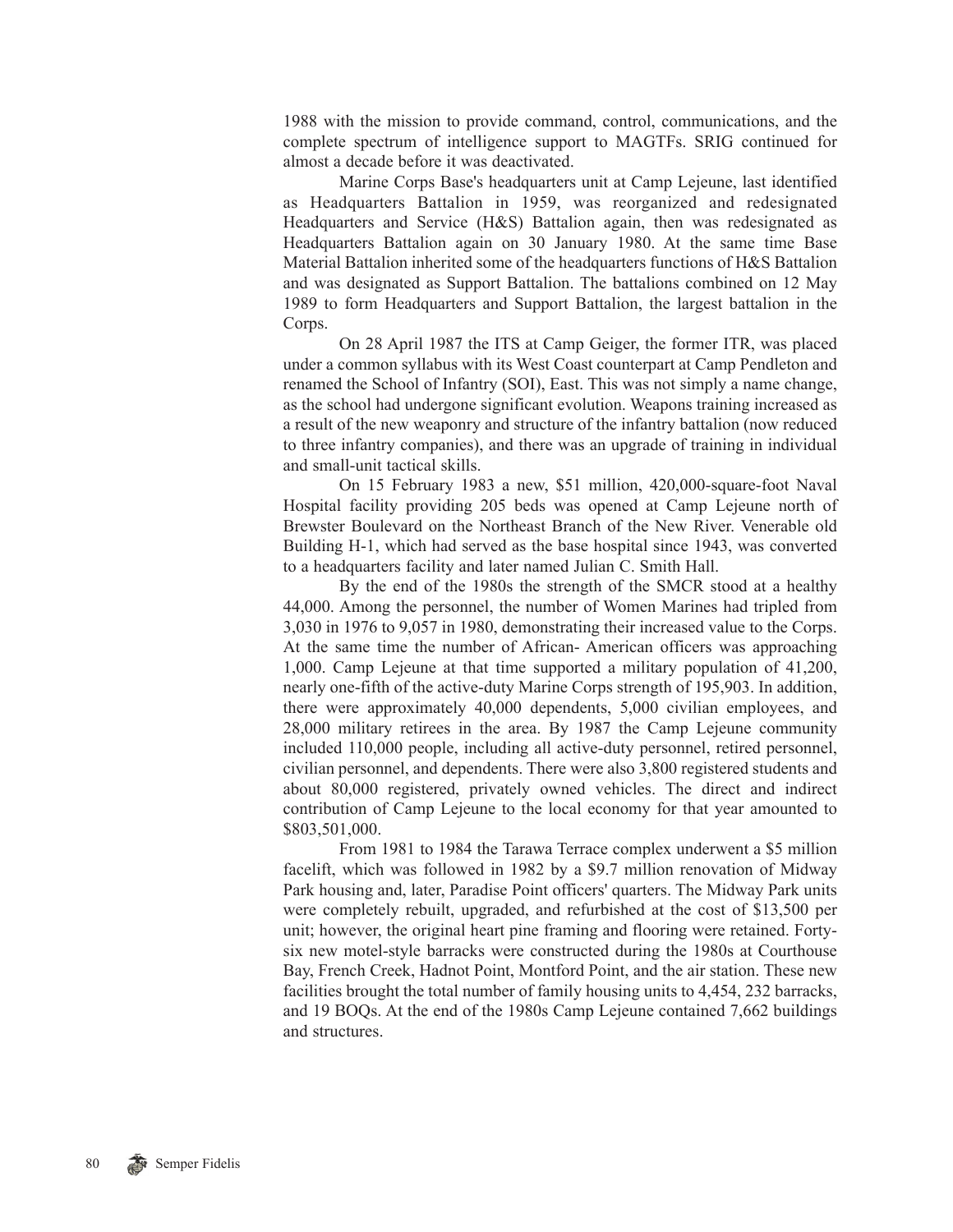## Post-Cold War Operations

By the time of the fall of the Soviet Empire and the end of the Cold War, the Marine Corps was in a finely tuned state of operational readiness with an inventory of modern equipment and a pressing requirement for more training areas and ranges for the FMF units. Studies conducted in 1986 and 1989 indicated that Camp Lejeune lacked 50,000 acres and 10 ranges to meet current training needs. A 41,100-acre section of real estate between Verona and Holly Ridge and west of U.S. Route 17, part of which was owned by the International Paper Company, was identified as highly suitable for this purpose. The proposal alarmed several dozen residents in the area, who were reminded of the necessary but lamentable displacement of families from the Camp Lejeune area in 1941.

By 1992, however, amicable settlements had been reached and the newly acquired acreage, known as the Greater Sandy Run Area (GSRA), was purchased at a cost of \$41 million. Another \$80 million was invested in construction of the GSRA range complex, which had an estimated completion date of 2005. With the construction of the first two ranges, SR-7 and SR-10, GSRA was officially opened in October 1998.

Camp Lejeune grew overnight to more than 152,000 acres, putting it ahead of the 125,000-acre Camp Pendleton in size, but still trailing Fort Bragg as North Carolina's largest reservation. Fort Bragg currently encompasses 160,789 acres.

In 1990 Jacksonville's City Council officially annexed the inhabited areas of Camp Lejeune and thereby increased its population by more than 40,000 people, jumping from the nineteenth to the seventh largest city in North Carolina with a population over 70,000.

Victory in the Cold War necessitated a reappraisal of foreign policy objectives. For the first time in over 41 years the Soviet Union was no longer the primary threat to American national security, and in consequence President George Bush and Congress saw little reason to maintain the force structure as it had existed in the 1980s. As during other postwar periods, significant budget reductions were to be implemented. For the Marine Corps, this meant a proposed decrease in personnel strength from the 1990 level of 195,903 to 177,000 by 1995, with subsequent reductions to follow. World events, however, would intervene.